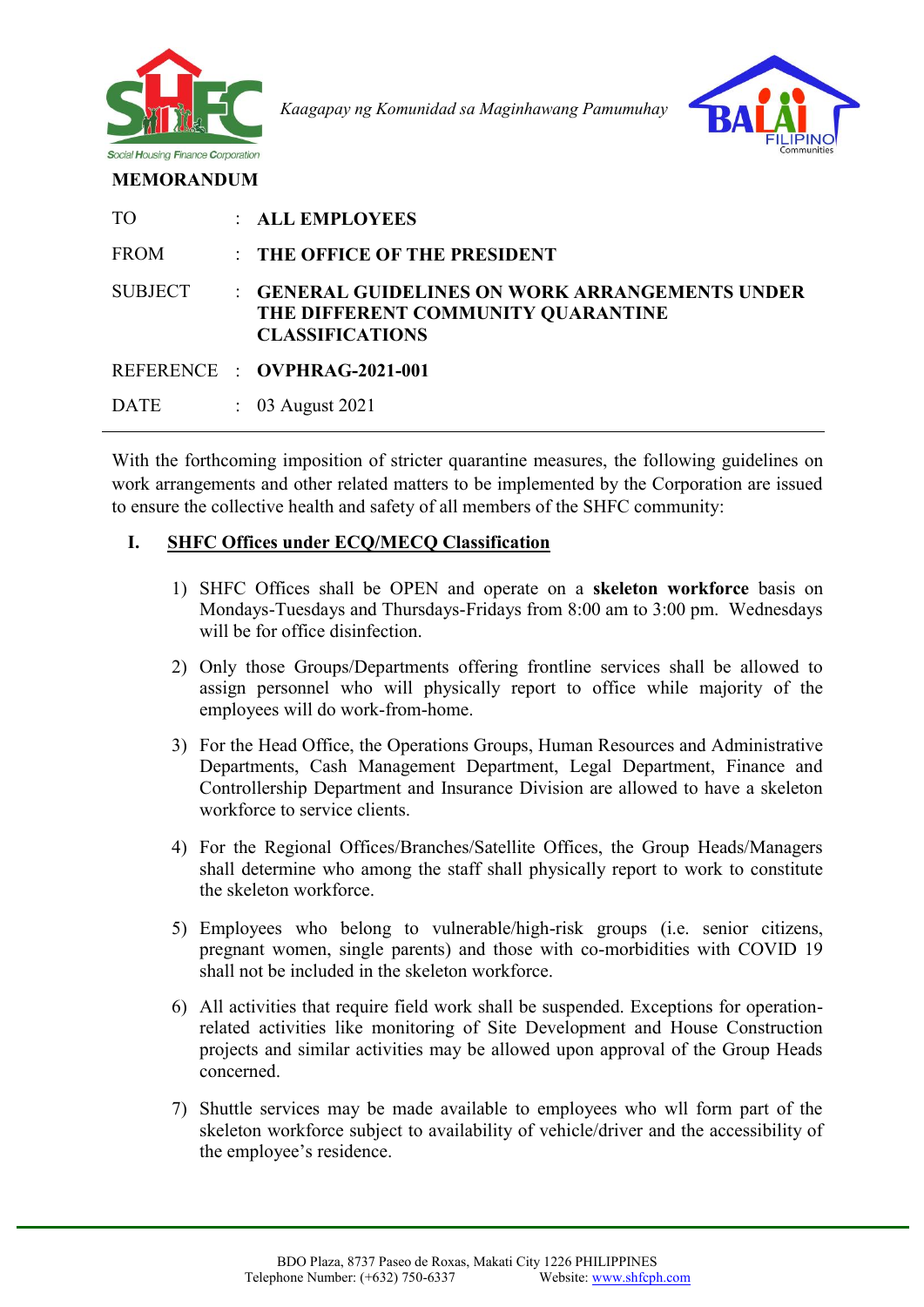## **II. SHFC Offices under GCQ/MGCQ**

- 1) SHFC Offices shall be OPEN on Mondays to Fridays from 8:00 am to 5:00 pm.
- 2) All Offices must have at least 30%-50% skeletal workforce, Mondays to Fridays.
- 3) All employees must render at least 1 day per week of physical reporting to the office.
- 4) Flexible working hours from 7:00 am 9:00 am (time in) and 4:00 pm 6:00 pm (time out) to complete eight (8) working hours will be allowed. In view of the current situation, a grace period of 15 minutes for time in is adopted.
- 5) In order to give flexibility, considering the situations particular to each of the SHFC Branches and Offices, and the different quarantine classifications in their respective areas at any given time, all Group/Department Heads shall:
	- a. determine the applicable daily schedules and working hours of their personnel according to their work assignments and targets while taking into consideration the health and safety of personnel, their access to transportation going to and from the office, official visits across areas under quarantine, and the promotion of work-life balance.
	- b. designate at least one staff who will man their respective physical units until 5pm to ensure a full 8-hour operations in the offices and uphold the delivery of public service.
	- c. submit the Group/Department work schedules/arrangements to the HRD and inform the same of any revision and/or modification through a Memorandum supported by the approved request for change in work schedule by the personnel concerned.

Employees under the work-from-home arrangement shall make themselves available during the work hours that they are at home and are expected to respond to calls, emails or text messages during work hours.

For attendance and timekeeping purposes, please use the Zeus Attendance Monitoring (ZAM) System in the interim. There will be a transition on the use of the current timekeeping system to the Softrak Easy System which will be piloted as the new portal for the regular employees' attendance record starting August 5, 2021.

Also, employees who will physically report for work are reminded to use the **Online Health Check Monitoring (OHCM) System**.

Inquiries and other concerns on timekeeping, may be coordinated via DMs with Valerie Castro, Arlen Pareja and Quiel Atizon (for regular employees) and Darlene Mateo and Brylle Barrios (for the agency-hired employees) or email at shfc  $hrsb18@yahoo.com$ .

Furthermore, employees are reminded to **strictly observe** the following related health and safety guidelines as contained in the previously issued memoranda.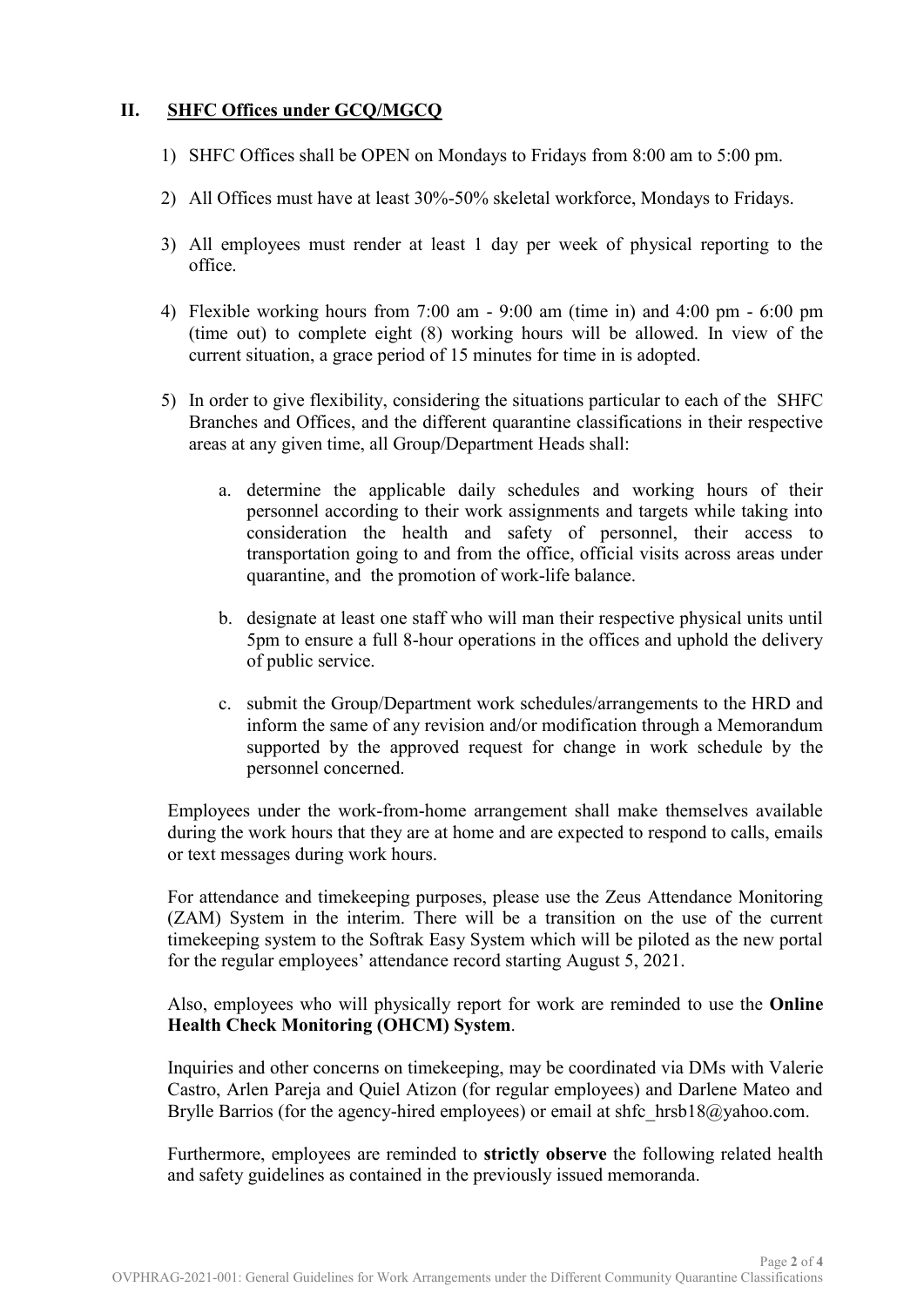## **III. OFFICE SET-UP AND ACTIVITIES/MOVEMENTS WITHIN THE OFFICE PREMISES**

- 1) For the Head Office, walk-in clients or visitors will be accommodated at the 3rd floor Activity area provided that,
	- a.) their visit is exigently necessary;
	- b.) they comply with the minimum preventive health measures such as wearing of face masks, registering of normal body temperature
	- c.) filling up of the Health Declaration Form
	- d.) physical distancing within the area is followed at all times.
- 2) To limit the number of visitors in the office, the use of telephones, emails, social media and similar platforms in responding to queries will be promoted.
- 3) Office desks and gang chairs in the waiting area will be occupied to maintain at least one (1) meter distance with each other.
- 4) SHFC elevator will accommodate only 2 people at any given time and will be reserved for the vulnerable/high-risk clients. Employees are highly encouraged to use the stairs.
- 5) Walkways whenever possible will be designated as one-way path/track to keep employees from brushing past each other and to further space the employees.
- 6) Employees should avoid crowding while using common areas such as restrooms, pantries, Xerox machines and water dispenser areas.
- 7) Movement within the office premises will be tightly regulated. As much as possible, all transactions within groups/depts. will be coursed through phone, IP messaging or other electronic methods.
- 8) Holding of face-to-face meetings will be discouraged. Important meetings will be done through video conferencing and other virtual means.
- 9) Large gatherings will be strictly prohibited. Necessary seminars, trainings and other functions should be done online.
- 10) If and when possible, employees are advised to open the windows of their respective offices for proper ventilation.

## **IV. PREVENTIVE MEASURES AGAINST COVID-19**

- 1) SHFC Offices will be disinfected every weekend.
- 2) Employees and visitors should wear face masks before entry, otherwise, they will not be allowed inside the SHFC premises. Wearing of masks while inside the offices will be strictly observed. Employees are also reminded to wear their personal air purifiers at all times.
- 3) Frontliners will be required to wear face shields and gloves. Their work areas will be secured (through glass or acetate shield) to avoid direct contact with the public.